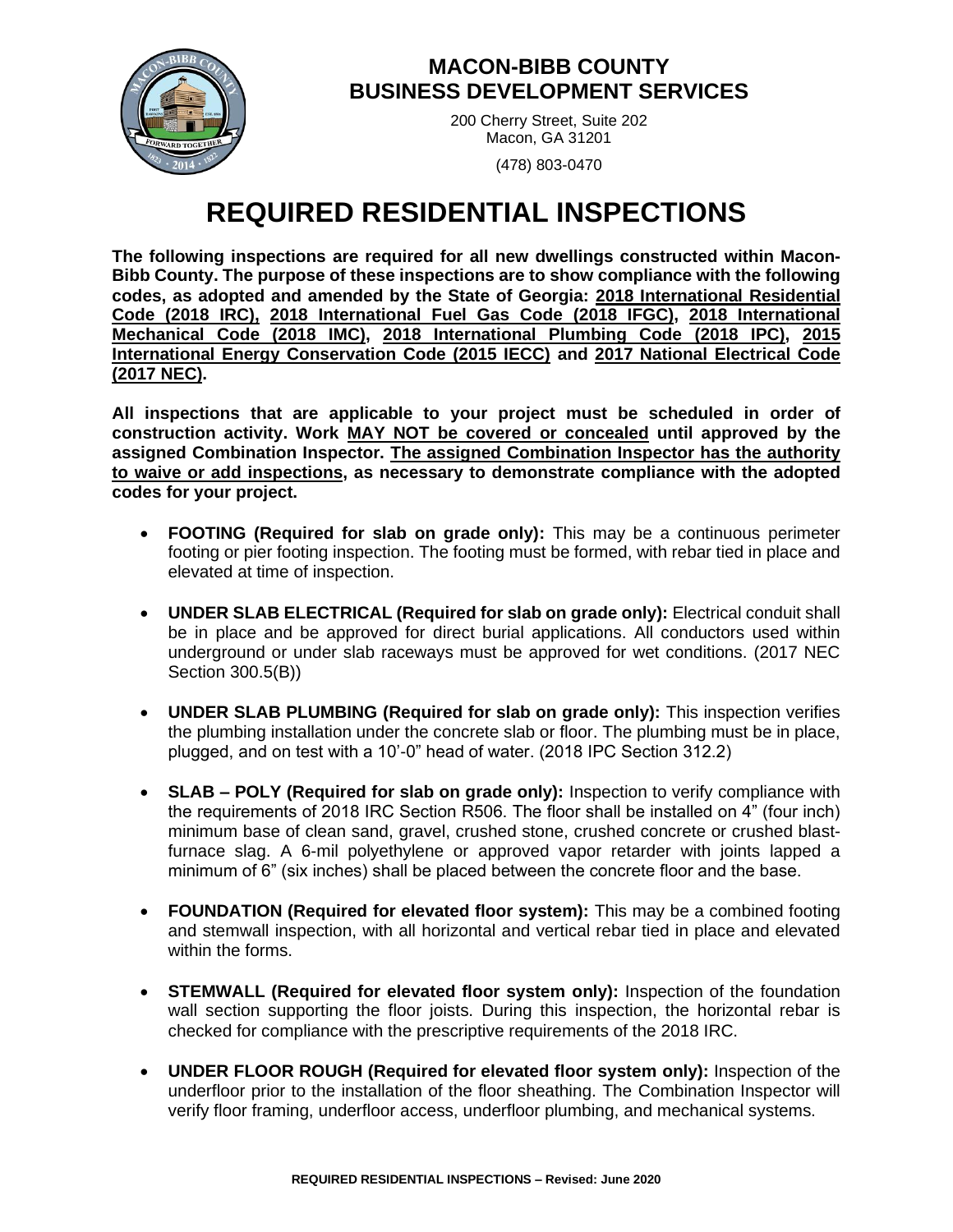• **WALL SHEATHING:** The exterior wall covering provides lateral structural load resistance to framed buildings or structures. This inspection verifies the nailing and type of sheathing being used. This inspection must show compliance with the 2018 International Residential Code for braced walls. (See 2018 IRC Section R602.10)

Contractors are strongly encouraged to review the 2018 IRC for compliance. During the inspection, the Combination Inspector will accept a copy of the Project Report generated using the APA Wall Bracing Calculator.

The APA Wall Bracing Calculator is available for free at [https://www.apawood.org/wall](https://www.apawood.org/wall-bracing-calculator)[bracing-calculator](https://www.apawood.org/wall-bracing-calculator)

• **COMBINATION ROUGH:** Inspection of all systems (building / structural, mechanical, electrical, and plumbing) prior to covering or concealment. The building or structure must be weathertight at time of inspection, with the roofing, windows, and exterior doors in place.

Partial inspections will not be scheduled or performed. The entire building must be ready for a full four-way or combination rough inspection on the date of the scheduled inspection.

- **WEATHER BARRIER / FLASHING:** This verifies the exterior building wrap and flashing around openings and wall penetrations prior to exterior finishes (stucco, EIFS, brick, stone, wood siding, etc.) being applied.
- **INSULATION:** Inspection of insulation installed for verification of compliance with the 2015 International Energy Conservation Code. The insulation must show compliance with the prescriptive requirements of the 2015 IECC or the contractor must provide a copy of the *REScheck Compliance Certificate*.

*REScheck* is a free compliance software from the U.S. Department of Energy (US DOE) and is available online at [www.energycodes.gov/rescheck](http://www.energycodes.gov/rescheck)

- **SHEETROCK NAIL INSPECTION:** This inspection verifies compliance with the prescriptive requirements for gypsum board installations. During this inspection, the gypsum board is in place and ready for the joints and nails or screws to be covered. (See 2018 IRC Section R702.3)
- **GAS PRESSURE TEST:** This is a visual inspection of the gas piping installation under pressure. The gas piping must be installed within the dwelling, with wall covering in place. It is recommended that the installer pressure test the system prior to concealing the piping. When scheduling this inspection, please slightly over pressurize the gas piping system, which will allow the Combination Inspector the opportunity to release some pressure to verify that the pressure gauge is functional. (See 2018 IFGC Section 406)
- **COMBINATION FINAL:** Final inspection of all trades for compliance with the adopted codes prior to completion and/or full occupancy rights being granted. This inspection may include but not be limited to the interior and exterior of the building or structure.